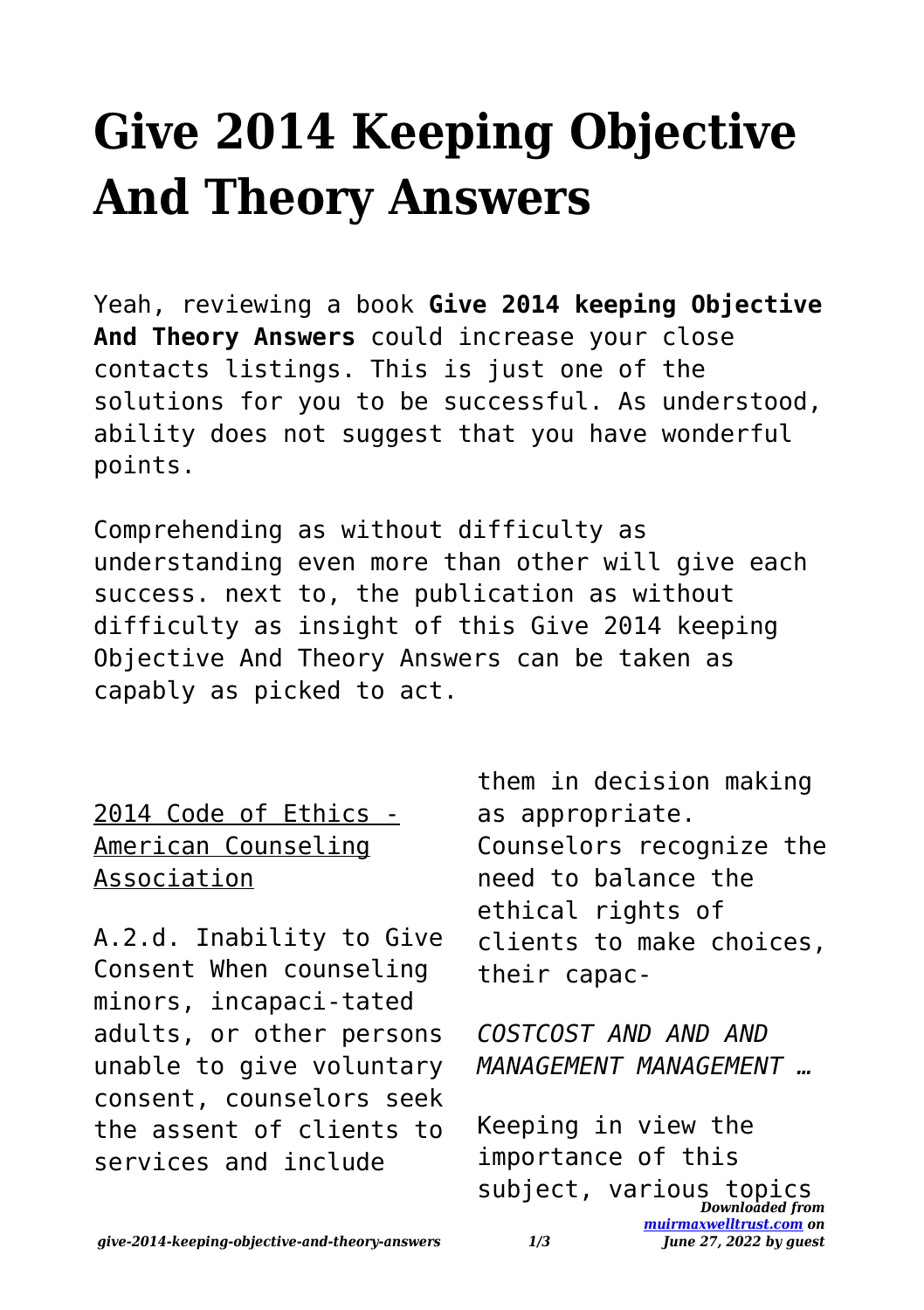on Cost and Management Accounting have been prescribed in the syllabus of CS Executive Programme with the objective of acquainting the students with the basic concepts used in cost accounting and management accounting having a bearing on managerial decisionmaking. The entire paper has been …

*The Psychology of Conspiracy Theories - SAGE Journals*

2014) are more likely to endorse conspiracy theories. People on the losing (vs. winning) side of political processes also appear more likely to believe conspiracy theories (Uscinski & Parent, 2014). Conspiracy belief has also been linked to prejudice against powerful groups (Imhoff & Bruder, 2014) and those perceived as

enemies

*Statement of Ethical Principles - Engineering Council*

and personal competences and are committed to keeping these up to date, and to acting with integrity in the public interest. The award and retention of these titles ensures that employers, government and wider society - both in the UK and overseas can have confidence in the knowledge, experience and commitment of engineers and technicians on the register. The …

Going Deeper With Convolutions - Computer Science

depth and width of the network while keeping the compu-tational budget constant. To optimize quality, the architec- tural decisions were based on